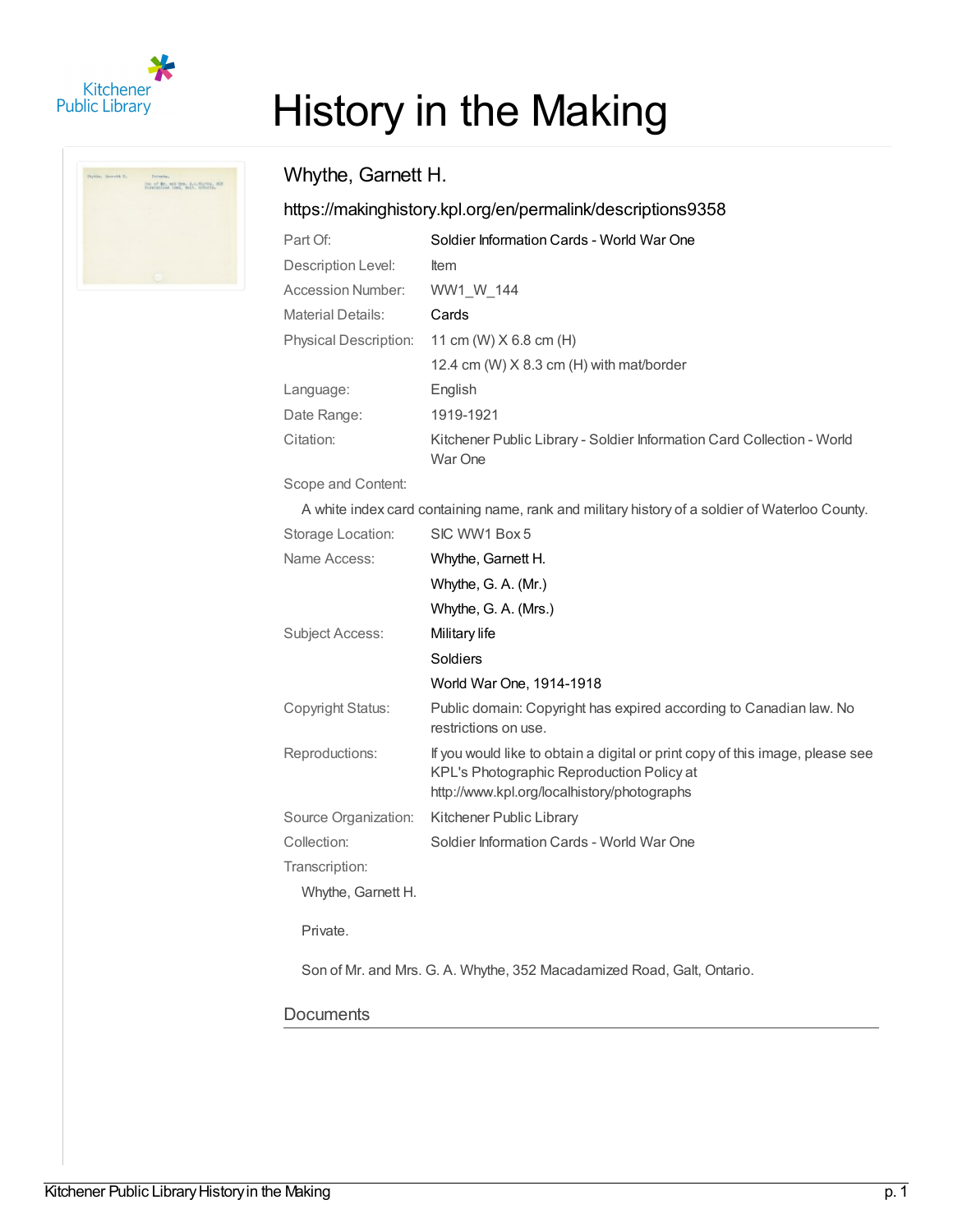



# Whythe, Otto

## <https://makinghistory.kpl.org/en/permalink/descriptions9359>

| Soldier Information Cards - World War One                                         |
|-----------------------------------------------------------------------------------|
| <b>Item</b>                                                                       |
| WW1 W 145                                                                         |
| Cards                                                                             |
| Physical Description: 11 cm (W) X 6.8 cm (H)                                      |
| 12.4 cm (W) $X$ 8.3 cm (H) with mat/border                                        |
| English                                                                           |
| 1919-1921                                                                         |
| Kitchener Public Library - Soldier Information Card Collection - World<br>War One |
|                                                                                   |

Scope and Content:

A white index card containing name, rank and military history of a soldier of Waterloo County. Card also contains a red cross.

| Storage Location:    | SIC WW1 Box 5                                                                                                                                                             |
|----------------------|---------------------------------------------------------------------------------------------------------------------------------------------------------------------------|
| Name Access:         | Whythe, Otto                                                                                                                                                              |
| Subject Access:      | Military life                                                                                                                                                             |
|                      | Soldiers                                                                                                                                                                  |
|                      | World War One, 1914-1918                                                                                                                                                  |
| Place:               | Galt, Ontario, Canada [Place of worship]                                                                                                                                  |
| Geographic Access:   | Galt, Ontario                                                                                                                                                             |
| Copyright Status:    | Public domain: Copyright has expired according to Canadian law. No<br>restrictions on use.                                                                                |
| Reproductions:       | If you would like to obtain a digital or print copy of this image, please see<br>KPL's Photographic Reproduction Policy at<br>http://www.kpl.org/localhistory/photographs |
| Source Organization: | Kitchener Public Library                                                                                                                                                  |
| Collection:          | Soldier Information Cards - World War One                                                                                                                                 |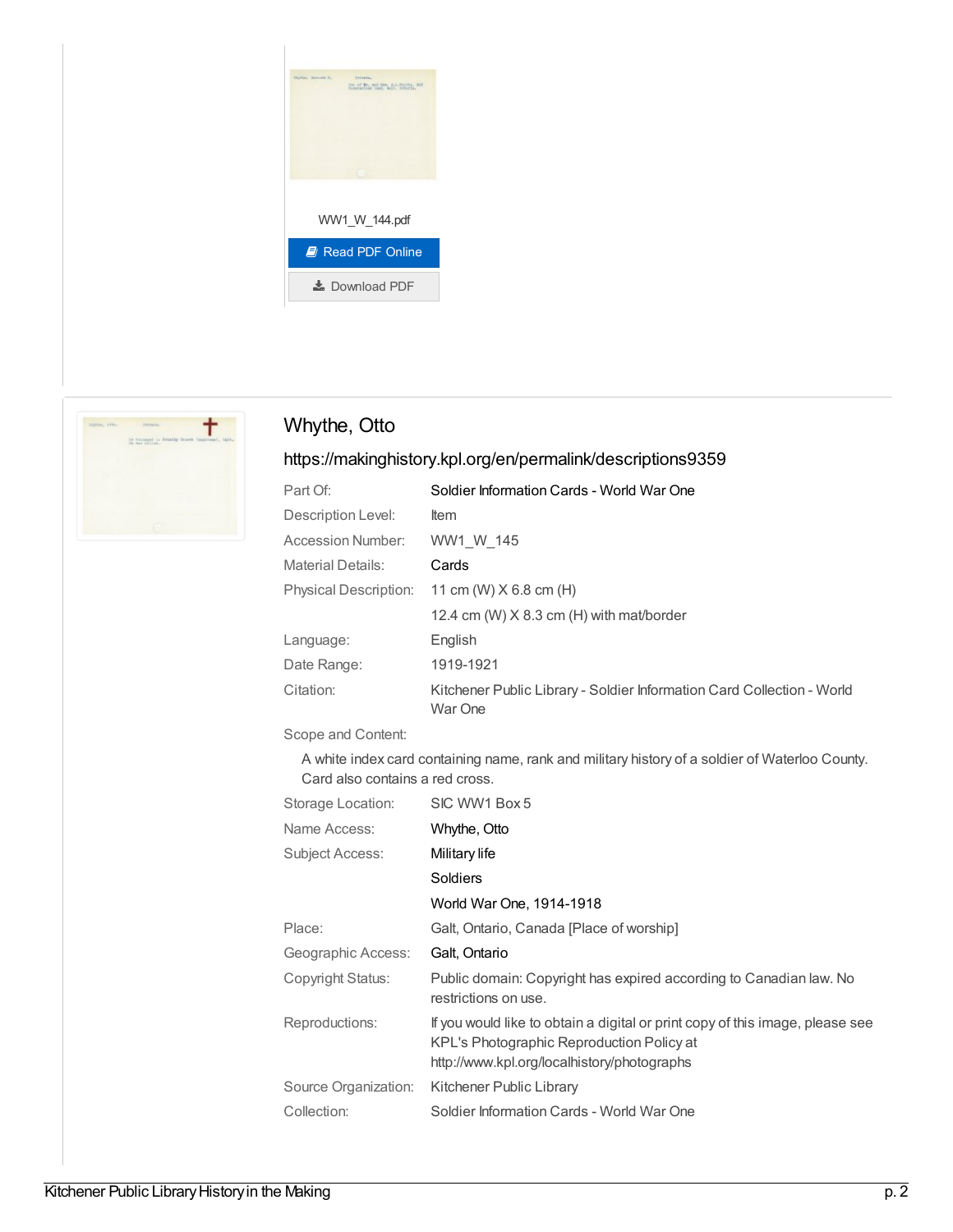Transcription:

Whythe, Otto

Private.

He belonged to Trinity Church (Anglican), Galt.

He was killed.

#### **Documents**

| <b>RIPERS TYNN-</b><br><b>PETRANA-</b><br>He Assunged to Brindly Church (imglines), Call- |
|-------------------------------------------------------------------------------------------|
| the man billiad.                                                                          |
|                                                                                           |
|                                                                                           |
|                                                                                           |
|                                                                                           |
|                                                                                           |
|                                                                                           |
| WW1_W_145.pdf                                                                             |
|                                                                                           |
| <b>A</b> Read PDF Online                                                                  |
|                                                                                           |
| <b>★</b> Download PDF                                                                     |



## Wilkinson, Albert

## <https://makinghistory.kpl.org/en/permalink/descriptions9360>

| Part Of:                     | Soldier Information Cards - World War One                                         |
|------------------------------|-----------------------------------------------------------------------------------|
| Description Level:           | ltem                                                                              |
| Accession Number:            | WW1 W 164                                                                         |
| <b>Material Details:</b>     | Cards                                                                             |
| <b>Physical Description:</b> | 11 cm (W) $X$ 6.8 cm (H)                                                          |
|                              | 12.4 cm (W) $X$ 8.3 cm (H) with mat/border                                        |
| Language:                    | English                                                                           |
| Date Range:                  | 1919-1921                                                                         |
| Citation:                    | Kitchener Public Library - Soldier Information Card Collection - World<br>War One |
| Scope and Content:           |                                                                                   |

A white index card containing name, rank and military history of a soldier of Waterloo County.

| Storage Location: | SIC WW1 Box 5                              |
|-------------------|--------------------------------------------|
| Name Access:      | Wilkinson, Albert                          |
| Subject Access:   | Military life                              |
|                   | Soldiers                                   |
|                   | World War One, 1914-1918                   |
| Place:            | Galt, Ontario, Canada [Place of residence] |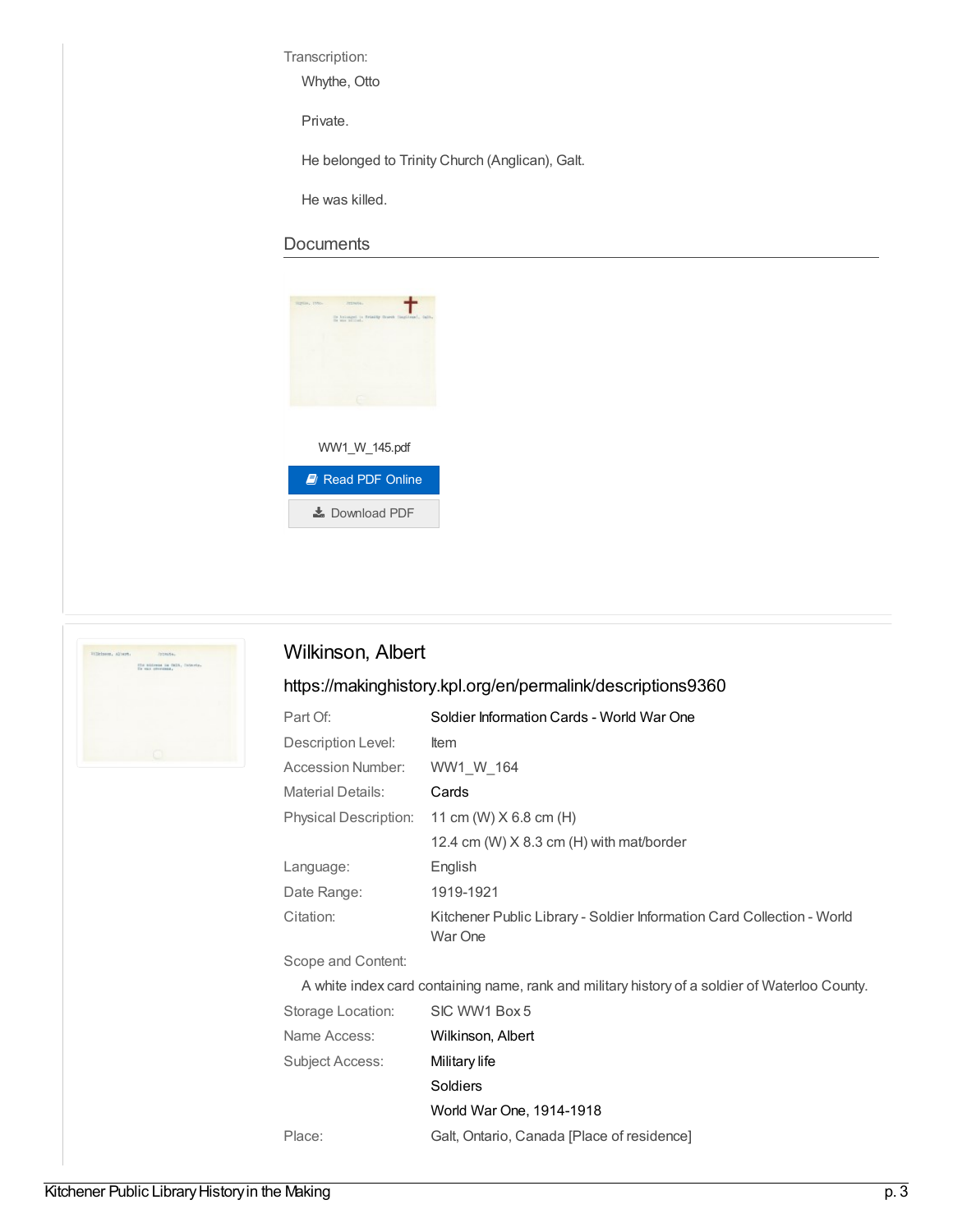| Geographic Access:            | Galt, Ontario                                                                                                                                                             |
|-------------------------------|---------------------------------------------------------------------------------------------------------------------------------------------------------------------------|
| Copyright Status:             | Public domain: Copyright has expired according to Canadian law. No<br>restrictions on use.                                                                                |
| Reproductions:                | If you would like to obtain a digital or print copy of this image, please see<br>KPL's Photographic Reproduction Policy at<br>http://www.kpl.org/localhistory/photographs |
| Source Organization:          | Kitchener Public Library                                                                                                                                                  |
| Collection:                   | Soldier Information Cards - World War One                                                                                                                                 |
| Transcription:                |                                                                                                                                                                           |
| Wilkinson, Albert             |                                                                                                                                                                           |
| Private.                      |                                                                                                                                                                           |
| His address is Galt, Ontario. |                                                                                                                                                                           |
| He was overseas.              |                                                                                                                                                                           |

#### **Documents**





# Wilkinson, John

| Part Of:                     | Soldier Information Cards - World War One                                         |
|------------------------------|-----------------------------------------------------------------------------------|
| Description Level:           | ltem                                                                              |
| <b>Accession Number:</b>     | WW1 W 165                                                                         |
| <b>Material Details:</b>     | Cards                                                                             |
| <b>Physical Description:</b> | 11 cm (W) $X$ 6.8 cm (H)                                                          |
|                              | 12.4 cm (W) $X$ 8.3 cm (H) with mat/border                                        |
| Language:                    | English                                                                           |
| Date Range:                  | 1919-1921                                                                         |
| Citation:                    | Kitchener Public Library - Soldier Information Card Collection - World<br>War One |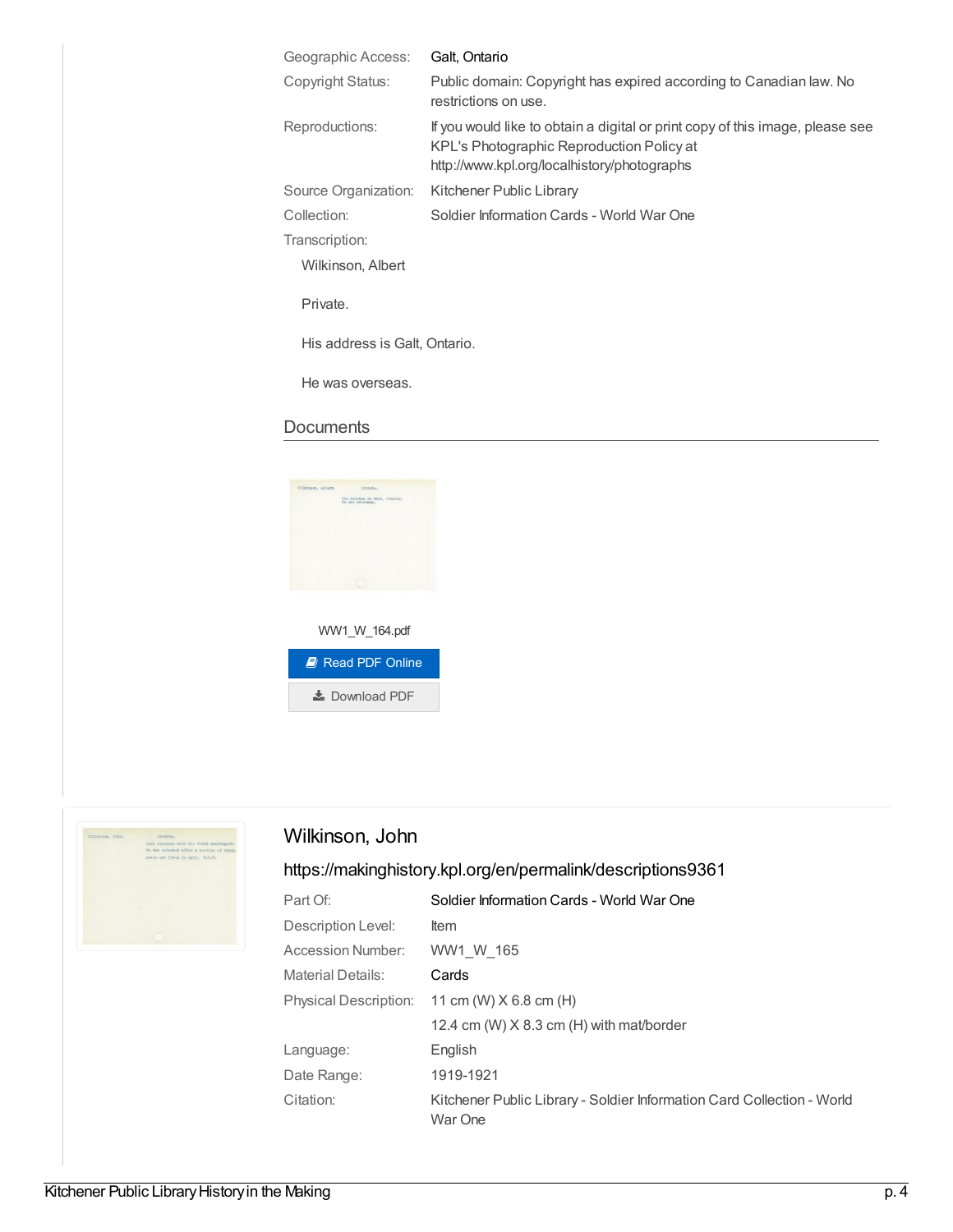#### Scope and Content:

| A white index card containing name, rank and military history of a soldier of Waterloo County. |                 |
|------------------------------------------------------------------------------------------------|-----------------|
| Storage Location:                                                                              | SIC WW1 Box 5   |
| Name Access:                                                                                   | Wilkinson, John |
| Subject Access:                                                                                | Military life   |
|                                                                                                | <b>Soldiers</b> |
|                                                                                                |                 |

|                      | World War One, 1914-1918                                                                                                                                                  |
|----------------------|---------------------------------------------------------------------------------------------------------------------------------------------------------------------------|
| Place:               | Galt, Ontario, Canada [Place of residence]                                                                                                                                |
| Geographic Access:   | Galt, Ontario                                                                                                                                                             |
| Copyright Status:    | Public domain: Copyright has expired according to Canadian law. No<br>restrictions on use.                                                                                |
| Reproductions:       | If you would like to obtain a digital or print copy of this image, please see<br>KPL's Photographic Reproduction Policy at<br>http://www.kpl.org/localhistory/photographs |
| Source Organization: | Kitchener Public Library                                                                                                                                                  |
| Collection:          | Soldier Information Cards - World War One                                                                                                                                 |
| Transcription:       |                                                                                                                                                                           |
| Wilkinson, John      |                                                                                                                                                                           |
| Private.             |                                                                                                                                                                           |

Went overseas with the first contingent.

He has returned after a service of three years and lives in Galt. R.R.3.

#### **Documents**





### Wilkinson, Neil

| Part Of:           | Soldier Information Cards - World War One |
|--------------------|-------------------------------------------|
| Description Level: | ltem                                      |
| Accession Number:  | WW1 W 166                                 |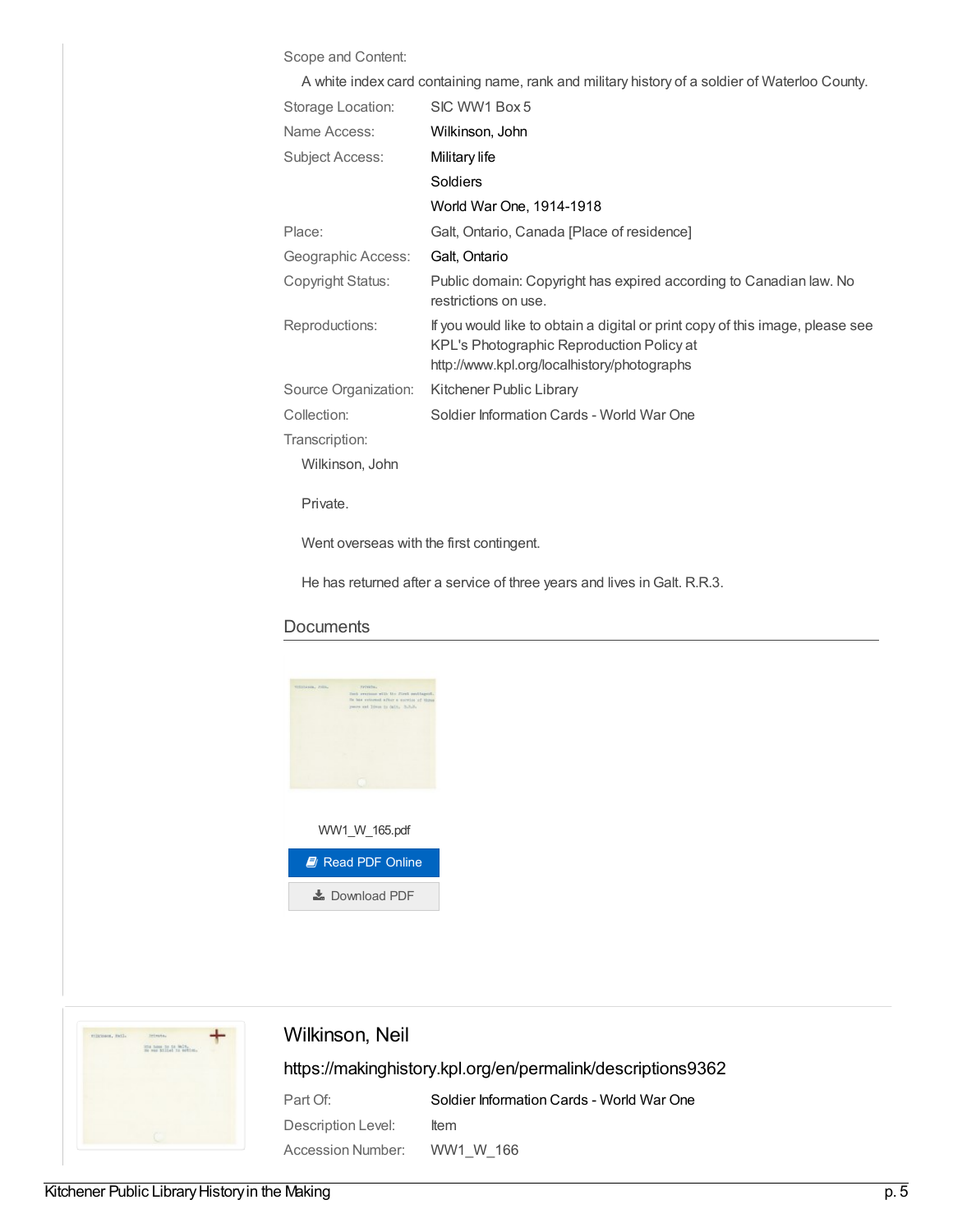| <b>Material Details:</b> | Cards                                                                             |
|--------------------------|-----------------------------------------------------------------------------------|
|                          | Physical Description: 11 cm (W) X 6.8 cm (H)                                      |
|                          | 12.4 cm (W) X 8.3 cm (H) with mat/border                                          |
| Language:                | English                                                                           |
| Date Range:              | 1919-1921                                                                         |
| Citation:                | Kitchener Public Library - Soldier Information Card Collection - World<br>War One |

Scope and Content:

A white index card containing the name, rank and military history of a soldier of Waterloo County. Card also includes a red cross.

| Storage Location:        | SIC WW1 Box 5                                                                                                                                                             |
|--------------------------|---------------------------------------------------------------------------------------------------------------------------------------------------------------------------|
| Name Access:             | Wilkinson, Neil                                                                                                                                                           |
| <b>Subject Access:</b>   | Military life                                                                                                                                                             |
|                          | Soldiers                                                                                                                                                                  |
|                          | World War One, 1914-1918                                                                                                                                                  |
| Place:                   | Galt, Ontario, Canada [Place of residence]                                                                                                                                |
| Geographic Access:       | Galt, Ontario                                                                                                                                                             |
| Copyright Status:        | Public domain: Copyright has expired according to Canadian law. No<br>restrictions on use.                                                                                |
| Reproductions:           | If you would like to obtain a digital or print copy of this image, please see<br>KPL's Photographic Reproduction Policy at<br>http://www.kpl.org/localhistory/photographs |
| Source Organization:     | Kitchener Public Library                                                                                                                                                  |
| Collection:              | Soldier Information Cards - World War One                                                                                                                                 |
| Transcription:           |                                                                                                                                                                           |
| Wilkinson, Neil          |                                                                                                                                                                           |
| Private.                 |                                                                                                                                                                           |
| His home is in Galt.     |                                                                                                                                                                           |
| He was killed in action. |                                                                                                                                                                           |

| micmace, Netl. | Primaka.<br>ITIN NOWS 20 18 MAITH |
|----------------|-----------------------------------|
|                | no was \$131ed in notice.         |
|                |                                   |
|                |                                   |
|                | WW1_W_166.pdf                     |
|                | Read PDF Online                   |
|                | $\frac{1}{2}$ Download PDF        |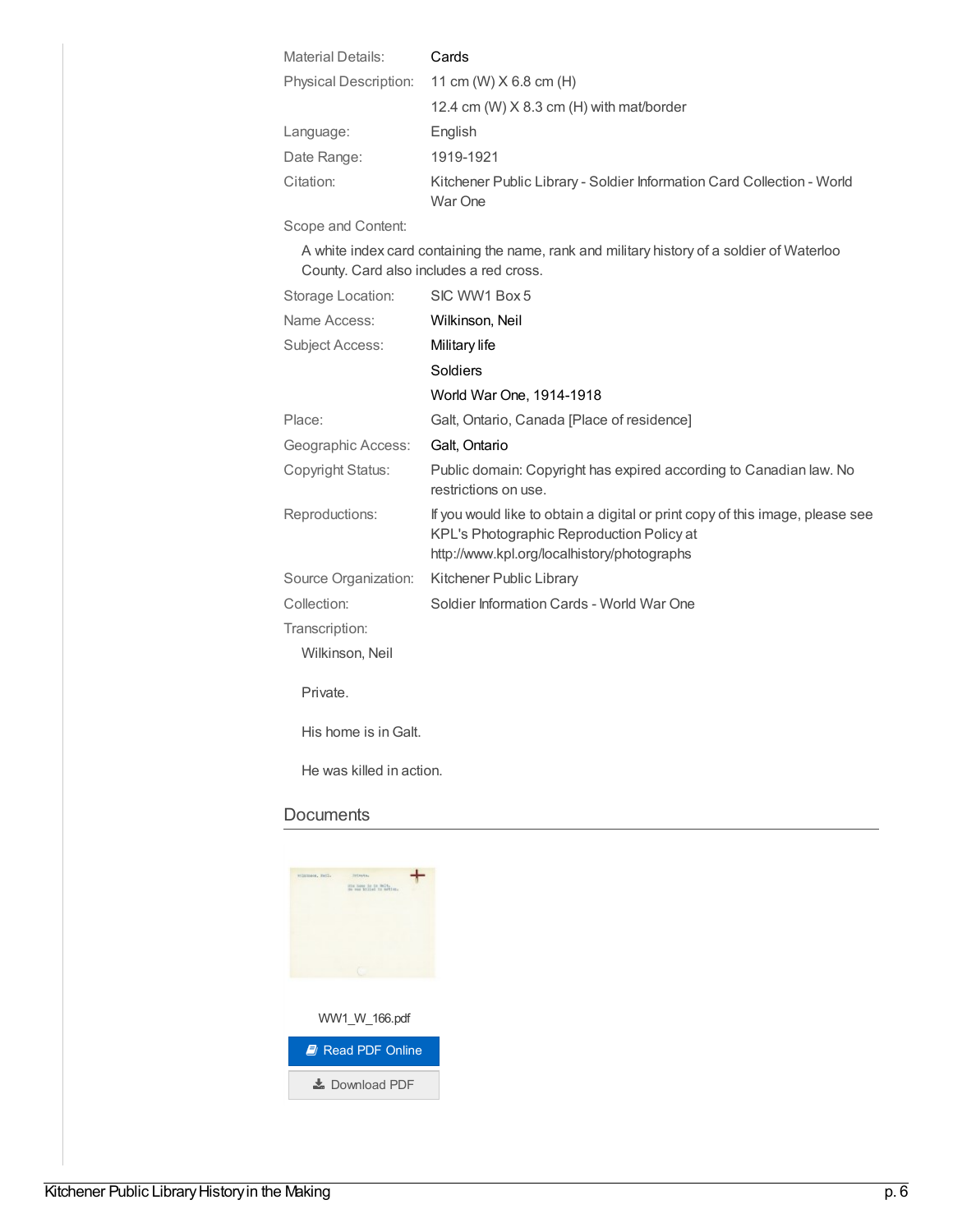

# Wilks, H. G.

## <https://makinghistory.kpl.org/en/permalink/descriptions9363>

| Part Of:              | Soldier Information Cards - World War One                                         |
|-----------------------|-----------------------------------------------------------------------------------|
| Description Level:    | <b>Item</b>                                                                       |
| Accession Number:     | WW1 W 167                                                                         |
| Material Details:     | Cards                                                                             |
| Physical Description: | 11 cm (W) $X$ 6.8 cm (H)                                                          |
|                       | 12.4 cm (W) $X$ 8.3 cm (H) with mat/border                                        |
| Language:             | English                                                                           |
| Date Range:           | 1919-1921                                                                         |
| Citation:             | Kitchener Public Library - Soldier Information Card Collection - World<br>War One |

Scope and Content:

A white index card containing name, rank and military history of a soldier of Waterloo County.

| Storage Location:    | SIC WW1 Box 5                                                                                                                                                             |
|----------------------|---------------------------------------------------------------------------------------------------------------------------------------------------------------------------|
| Name Access:         | Wilks, H. G.                                                                                                                                                              |
| Subject Access:      | Military life                                                                                                                                                             |
|                      | Soldiers                                                                                                                                                                  |
|                      | World War One, 1914-1918                                                                                                                                                  |
| Place:               | Kitchener, Ontario, Canada [Place of enlistment]                                                                                                                          |
| Geographic Access:   | Kitchener, Ontario                                                                                                                                                        |
| Copyright Status:    | Public domain: Copyright has expired according to Canadian law. No<br>restrictions on use.                                                                                |
| Reproductions:       | If you would like to obtain a digital or print copy of this image, please see<br>KPL's Photographic Reproduction Policy at<br>http://www.kpl.org/localhistory/photographs |
| Source Organization: | Kitchener Public Library                                                                                                                                                  |
| Collection:          | Soldier Information Cards - World War One                                                                                                                                 |
| Transcription:       |                                                                                                                                                                           |
| Wilks, H. G.         |                                                                                                                                                                           |
| Private.             |                                                                                                                                                                           |
|                      | He enlisted at Kitchener. January 10, 1916.                                                                                                                               |
|                      | He was employed with the Williams, Greene and Rome Company, Ltd., Kitchener.                                                                                              |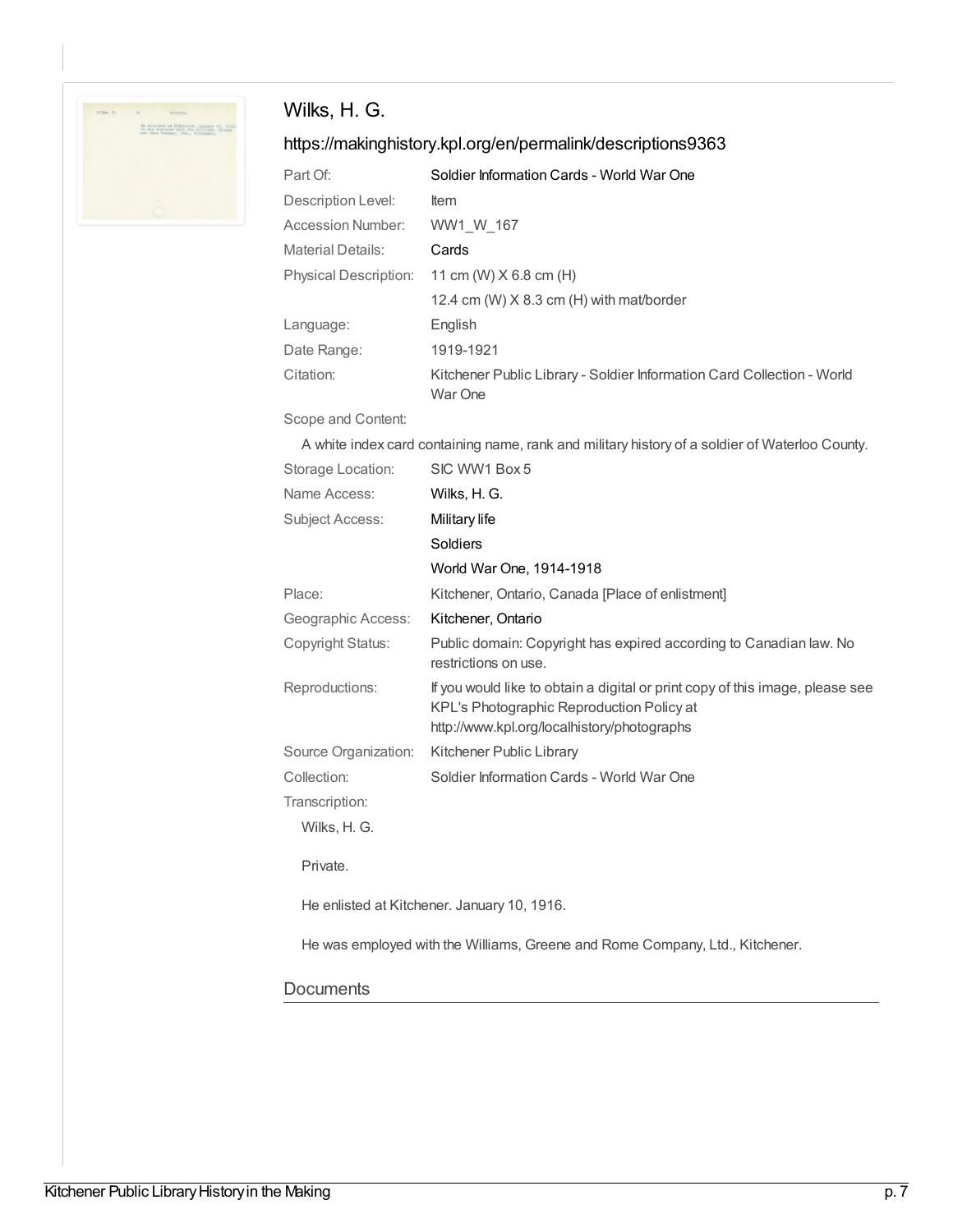



# Williamson, George

## <https://makinghistory.kpl.org/en/permalink/descriptions9364>

| Soldier Information Cards - World War One                                         |
|-----------------------------------------------------------------------------------|
| <b>Item</b>                                                                       |
| WW1 W 181                                                                         |
| Cards                                                                             |
| 11 cm (W) $X$ 6.8 cm (H)                                                          |
| 12.4 cm (W) $X$ 8.3 cm (H) with mat/border                                        |
| English                                                                           |
| 1919-1921                                                                         |
| Kitchener Public Library - Soldier Information Card Collection - World<br>War One |
|                                                                                   |

Scope and Content:

A white index card containing name, rank and military history of a soldier of Waterloo County.

| Storage Location:  | SIC WW1 Box 5                                                                              |
|--------------------|--------------------------------------------------------------------------------------------|
| Name Access:       | Williamson, George                                                                         |
|                    | Williamson, Lottie                                                                         |
| Subject Access:    | Military life                                                                              |
|                    | Soldiers                                                                                   |
|                    | World War One, 1914-1918                                                                   |
|                    | 71st Battalion                                                                             |
|                    | 108th Regiment                                                                             |
| Place:             | Kitchener, Ontario, Canada [Place of enlistment]                                           |
|                    | England, England, United Kingdom [Birthplace]                                              |
| Geographic Access: | Kitchener, Ontario                                                                         |
|                    | England                                                                                    |
| Copyright Status:  | Public domain: Copyright has expired according to Canadian law. No<br>restrictions on use. |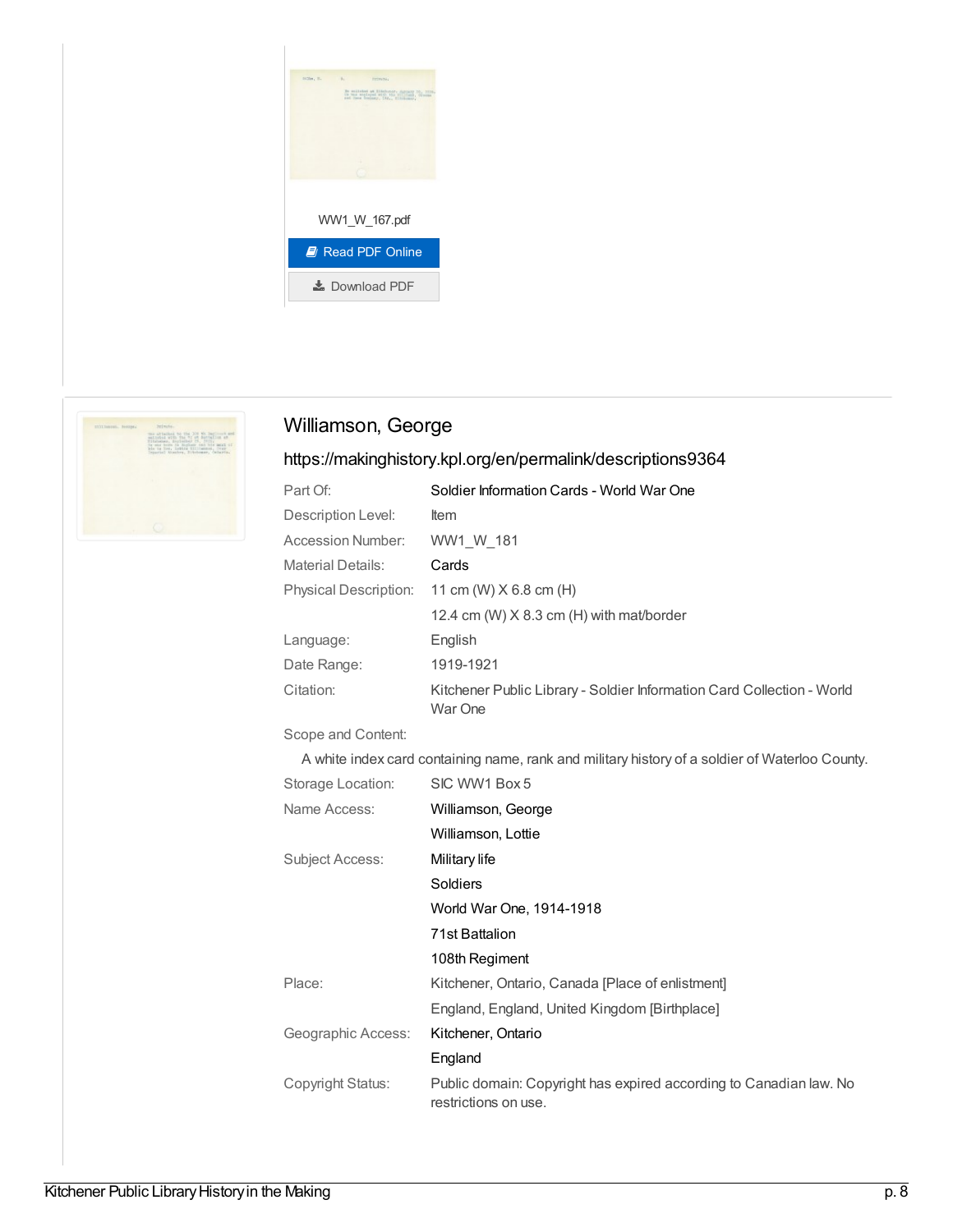| Reproductions:     | If you would like to obtain a digital or print copy of this image, please see<br>KPL's Photographic Reproduction Policy at<br>http://www.kpl.org/localhistory/photographs |
|--------------------|---------------------------------------------------------------------------------------------------------------------------------------------------------------------------|
|                    | Source Organization: Kitchener Public Library                                                                                                                             |
| Collection:        | Soldier Information Cards - World War One                                                                                                                                 |
| Transcription:     |                                                                                                                                                                           |
| Williamson, George |                                                                                                                                                                           |
|                    |                                                                                                                                                                           |

Private.

Was attached to the 108th Regiment and enlisted with the 71st Battalion at Kitchener, September 18, 1915.

He was born in England and his next of kin is Mrs. Lottie Williamson, Over Imperial theatre, Kitchener, Ontario.

#### **Documents**





## Williamson, George

| Part Of:                     | Soldier Information Cards - World War One                                         |
|------------------------------|-----------------------------------------------------------------------------------|
| Description Level:           | <b>Item</b>                                                                       |
| Accession Number:            | WW1 W 182                                                                         |
| <b>Material Details:</b>     | Cards                                                                             |
| <b>Physical Description:</b> | 11 cm (W) $X$ 6.8 cm (H)                                                          |
|                              | 12.4 cm (W) $X$ 8.3 cm (H) with mat/border                                        |
| Language:                    | English                                                                           |
| Date Range:                  | 1919-1921                                                                         |
| Citation:                    | Kitchener Public Library - Soldier Information Card Collection - World<br>War One |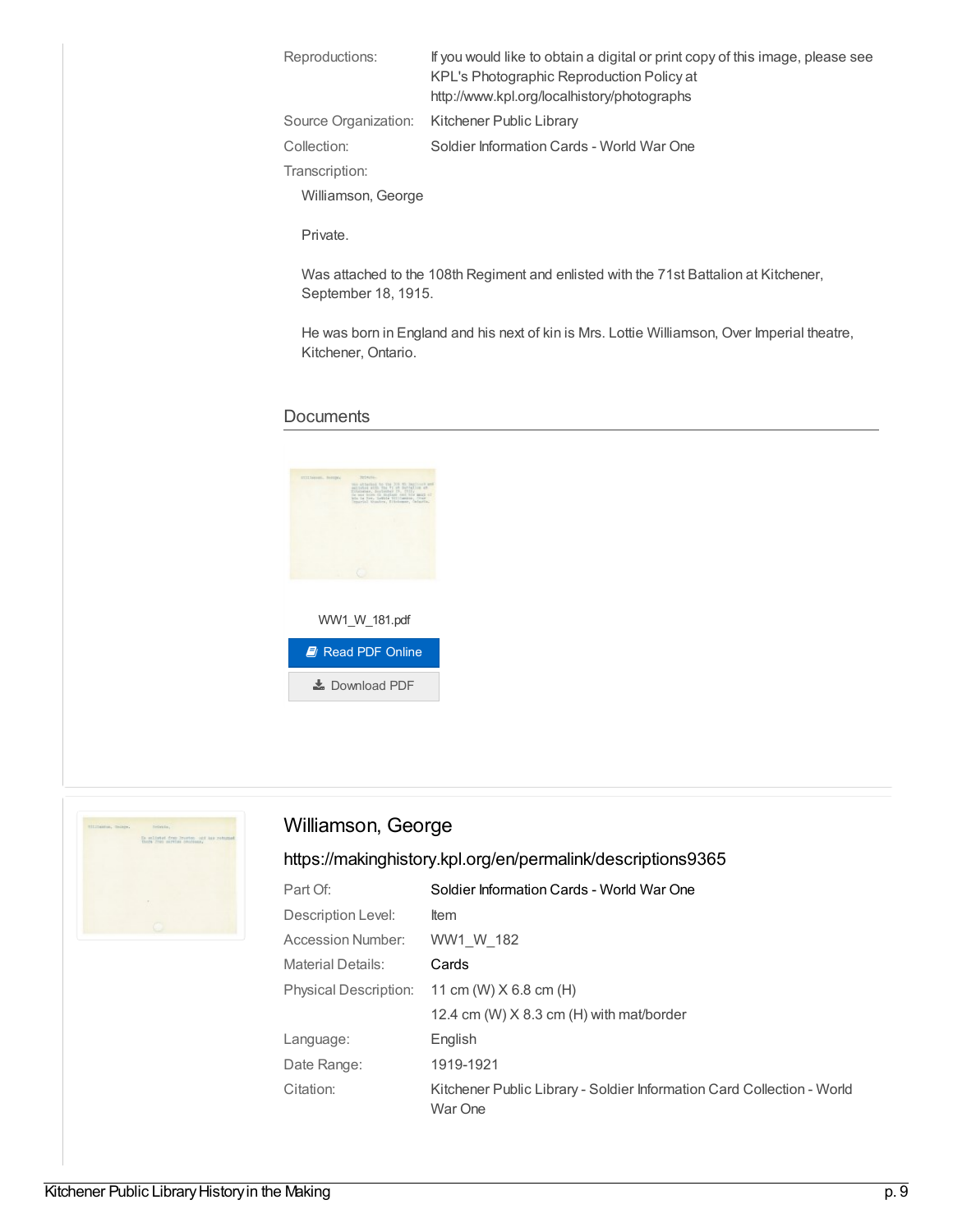#### Scope and Content:

| A white index card containing name, rank and military history of a soldier of Waterloo County. |                                                                                                                                                                           |  |
|------------------------------------------------------------------------------------------------|---------------------------------------------------------------------------------------------------------------------------------------------------------------------------|--|
| Storage Location:                                                                              | SCIWW1 Box 5                                                                                                                                                              |  |
| Name Access:                                                                                   | Williamson, George                                                                                                                                                        |  |
| <b>Subject Access:</b>                                                                         | Military life                                                                                                                                                             |  |
|                                                                                                | Soldiers                                                                                                                                                                  |  |
|                                                                                                | World War One, 1914-1918                                                                                                                                                  |  |
| Place:                                                                                         | Preston, Ontario, Canada [Place of enlistment and residence]                                                                                                              |  |
| Geographic Access:                                                                             | Preston, Ontario                                                                                                                                                          |  |
| Copyright Status:                                                                              | Public domain: Copyright has expired according to Canadian law. No<br>restrictions on use.                                                                                |  |
| Reproductions:                                                                                 | If you would like to obtain a digital or print copy of this image, please see<br>KPL's Photographic Reproduction Policy at<br>http://www.kpl.org/localhistory/photographs |  |
| Source Organization:                                                                           | Kitchener Public Library                                                                                                                                                  |  |
| Collection:                                                                                    | Soldier Information Cards - World War One                                                                                                                                 |  |
| Transcription:                                                                                 |                                                                                                                                                                           |  |
| Williamson, George                                                                             |                                                                                                                                                                           |  |
| Private.                                                                                       |                                                                                                                                                                           |  |

He enlisted from Preston and has returned there from service overseas.

#### **Documents**





# Williams, Dick

| Part Of:                    | Soldier Information Cards - World War One |
|-----------------------------|-------------------------------------------|
| Description Level:          | ltem                                      |
| Accession Number: WW1 W 169 |                                           |
| Material Details:           | Cards                                     |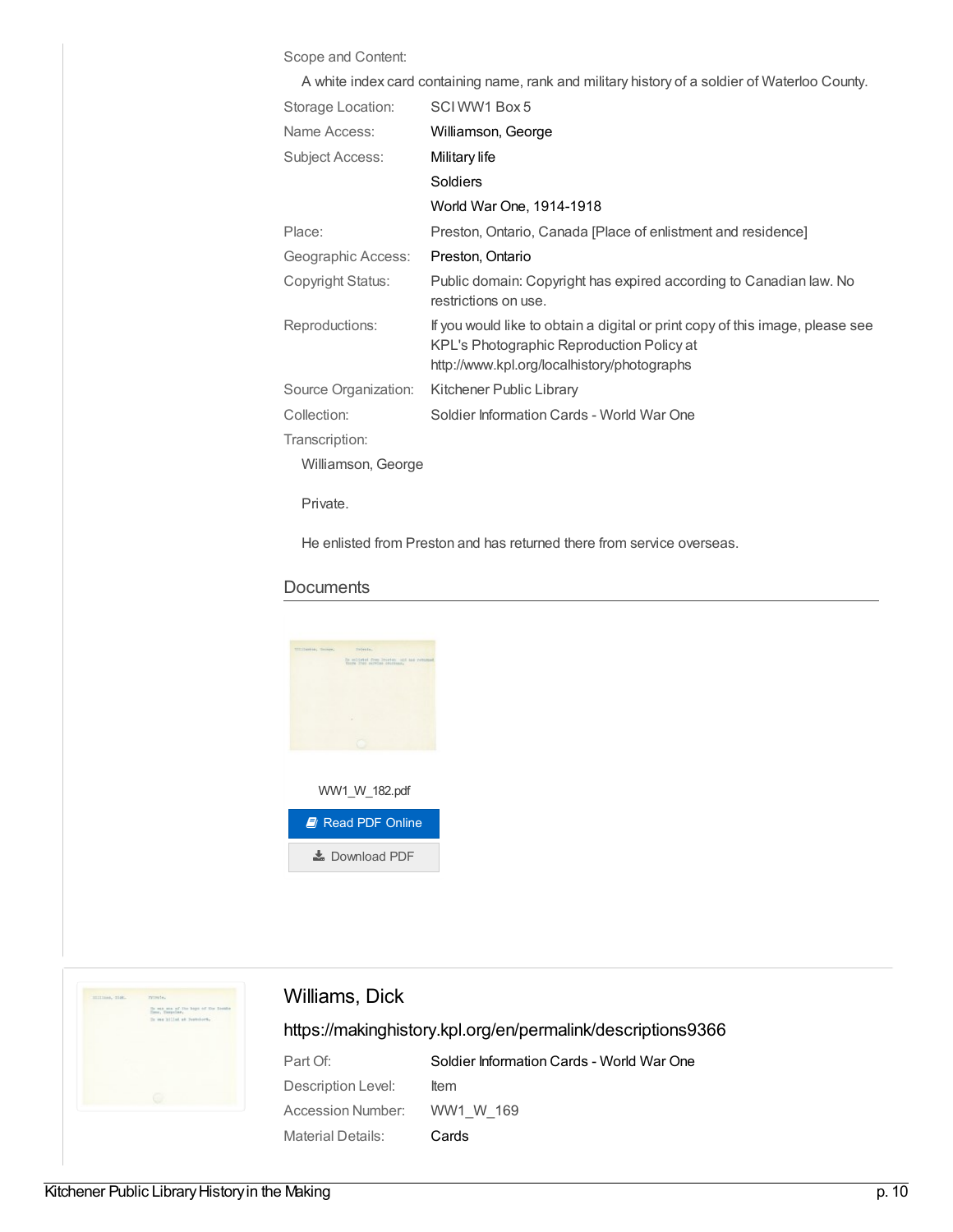| Physical Description:    | 11 cm (W) X 6.8 cm (H)                                                                                                                                                    |
|--------------------------|---------------------------------------------------------------------------------------------------------------------------------------------------------------------------|
|                          | 12.4 cm (W) X 8.3 cm (H) with mat/border                                                                                                                                  |
| Language:                | English                                                                                                                                                                   |
| Date Range:              | 1919-1921                                                                                                                                                                 |
| Citation:                | Kitchener Public Library - Soldier Information Card Collection - World<br>War One                                                                                         |
| Scope and Content:       |                                                                                                                                                                           |
|                          | A white index card containing name, rank and military history of a soldier of Waterloo County.                                                                            |
| Storage Location:        | SIC WW1 Box 5                                                                                                                                                             |
| Name Access:             | Williams, Dick                                                                                                                                                            |
| <b>Subject Access:</b>   | Military life                                                                                                                                                             |
|                          | Soldiers                                                                                                                                                                  |
|                          | World War One, 1914-1918                                                                                                                                                  |
|                          | Coombe Home (Hespeler, Ont.)                                                                                                                                              |
| Place:                   | Festubert, Nord-Pas-de-Calais, France [Place of death]                                                                                                                    |
|                          | Hespeler, Ontario, Canada [Place of residence]                                                                                                                            |
| Geographic Access:       | Festubert, Nord-Pas-de-Calais, France                                                                                                                                     |
|                          | Hespeler, Ontario                                                                                                                                                         |
| <b>Copyright Status:</b> | Public domain: Copyright has expired according to Canadian law. No<br>restrictions on use.                                                                                |
| Reproductions:           | If you would like to obtain a digital or print copy of this image, please see<br>KPL's Photographic Reproduction Policy at<br>http://www.kpl.org/localhistory/photographs |
| Source Organization:     | Kitchener Public Library                                                                                                                                                  |
| Collection:              | Soldier Information Cards - World War One                                                                                                                                 |
| Transcription:           |                                                                                                                                                                           |
| Williams, Dick           |                                                                                                                                                                           |
| Private.                 |                                                                                                                                                                           |

He was one of the boys of the Coombe Home, Hespeler.

He was killed at Festubert.

| SISTEARS, STAKE | move two                                                |
|-----------------|---------------------------------------------------------|
|                 | In man and of the bone of the founds<br>time, Enerales. |
|                 | In ma killed at Restolarti.                             |
|                 |                                                         |
|                 |                                                         |
|                 |                                                         |
|                 |                                                         |
|                 |                                                         |
|                 |                                                         |
|                 |                                                         |
|                 |                                                         |
|                 |                                                         |
|                 |                                                         |
|                 | WW1 W 169.pdf                                           |
|                 |                                                         |
|                 | Read PDF Online                                         |
|                 |                                                         |
|                 |                                                         |
|                 | $\pm$ Download PDF                                      |
|                 |                                                         |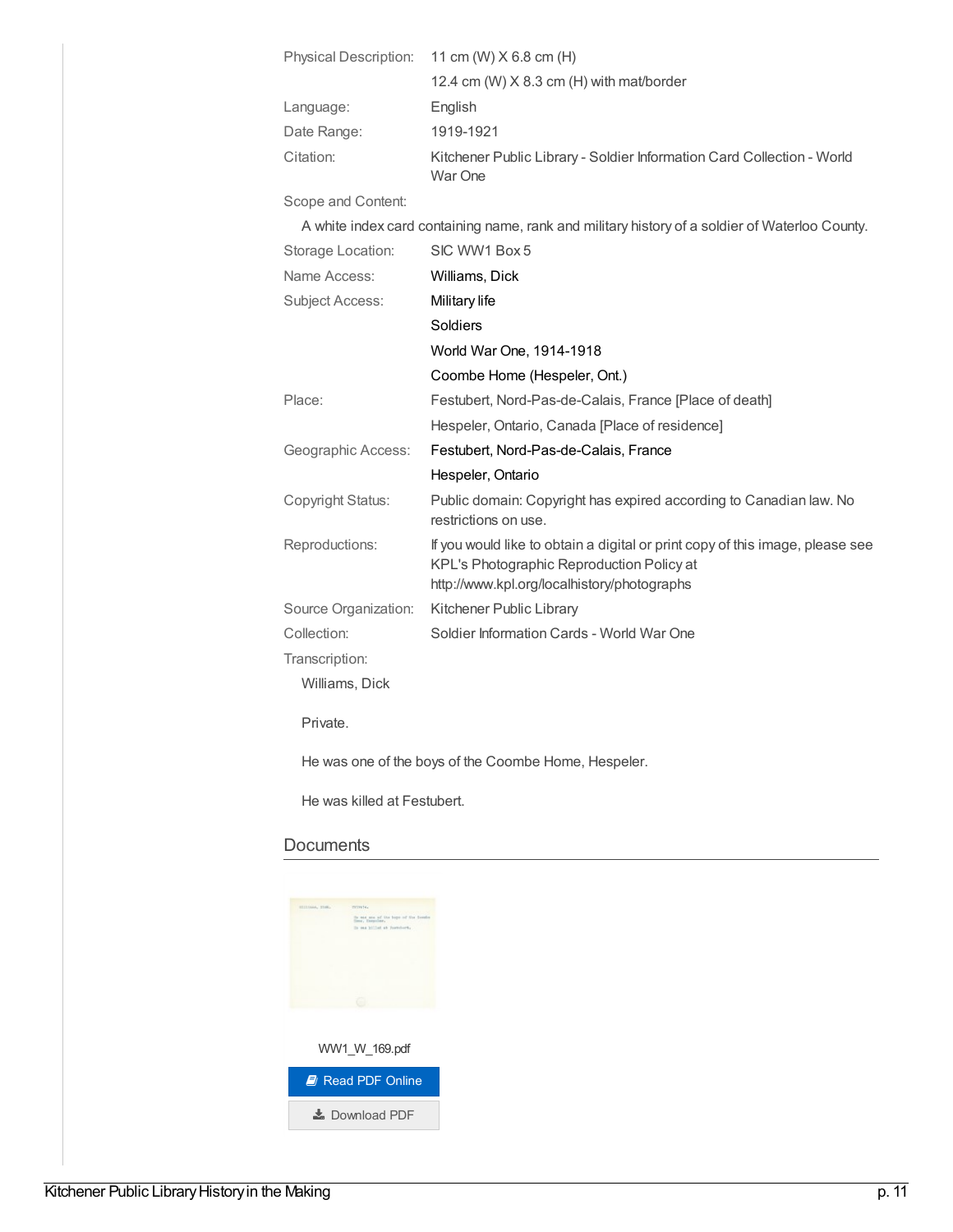

# Willis, James

## <https://makinghistory.kpl.org/en/permalink/descriptions9367>

| Part Of:                     | Soldier Information Cards - World War One                                         |
|------------------------------|-----------------------------------------------------------------------------------|
| Description Level:           | <b>Item</b>                                                                       |
| Accession Number:            | WW1 W 183                                                                         |
| <b>Material Details:</b>     | Cards                                                                             |
| <b>Physical Description:</b> | 11 cm (W) $X$ 6.8 cm (H)                                                          |
|                              | 12.4 cm (W) X 8.3 cm (H) with mat/border                                          |
| Language:                    | English                                                                           |
| Date Range:                  | 1919-1921                                                                         |
| Citation:                    | Kitchener Public Library - Soldier Information Card Collection - World<br>War One |

Scope and Content:

A white index card containing the name, rank and military history of a soldier of Waterloo County. Card also includes a photograph and a red cross.

| Storage Location:    | SIC WW1 Box 5                                                                                                                                                             |
|----------------------|---------------------------------------------------------------------------------------------------------------------------------------------------------------------------|
| Name Access:         | Willis, James                                                                                                                                                             |
|                      | Willis, Mary A.                                                                                                                                                           |
|                      | Willis, Ruby                                                                                                                                                              |
| Subject Access:      | Military life                                                                                                                                                             |
|                      | Soldiers                                                                                                                                                                  |
|                      | World War One, 1914-1918                                                                                                                                                  |
|                      | 118th Battalion                                                                                                                                                           |
|                      | 1st Canadian Battalion                                                                                                                                                    |
| Place:               | Kitchener, Ontario, Canada                                                                                                                                                |
|                      | Howick, Ontario, Canada [Birthplace]                                                                                                                                      |
| Geographic Access:   | Kitchener, Ontario                                                                                                                                                        |
|                      | Howick, Ontario                                                                                                                                                           |
| Copyright Status:    | Public domain: Copyright has expired according to Canadian law. No<br>restrictions on use.                                                                                |
| Reproductions:       | If you would like to obtain a digital or print copy of this image, please see<br>KPL's Photographic Reproduction Policy at<br>http://www.kpl.org/localhistory/photographs |
| Source Organization: | Kitchener Public Library                                                                                                                                                  |
| Collection:          | Soldier Information Cards - World War One                                                                                                                                 |